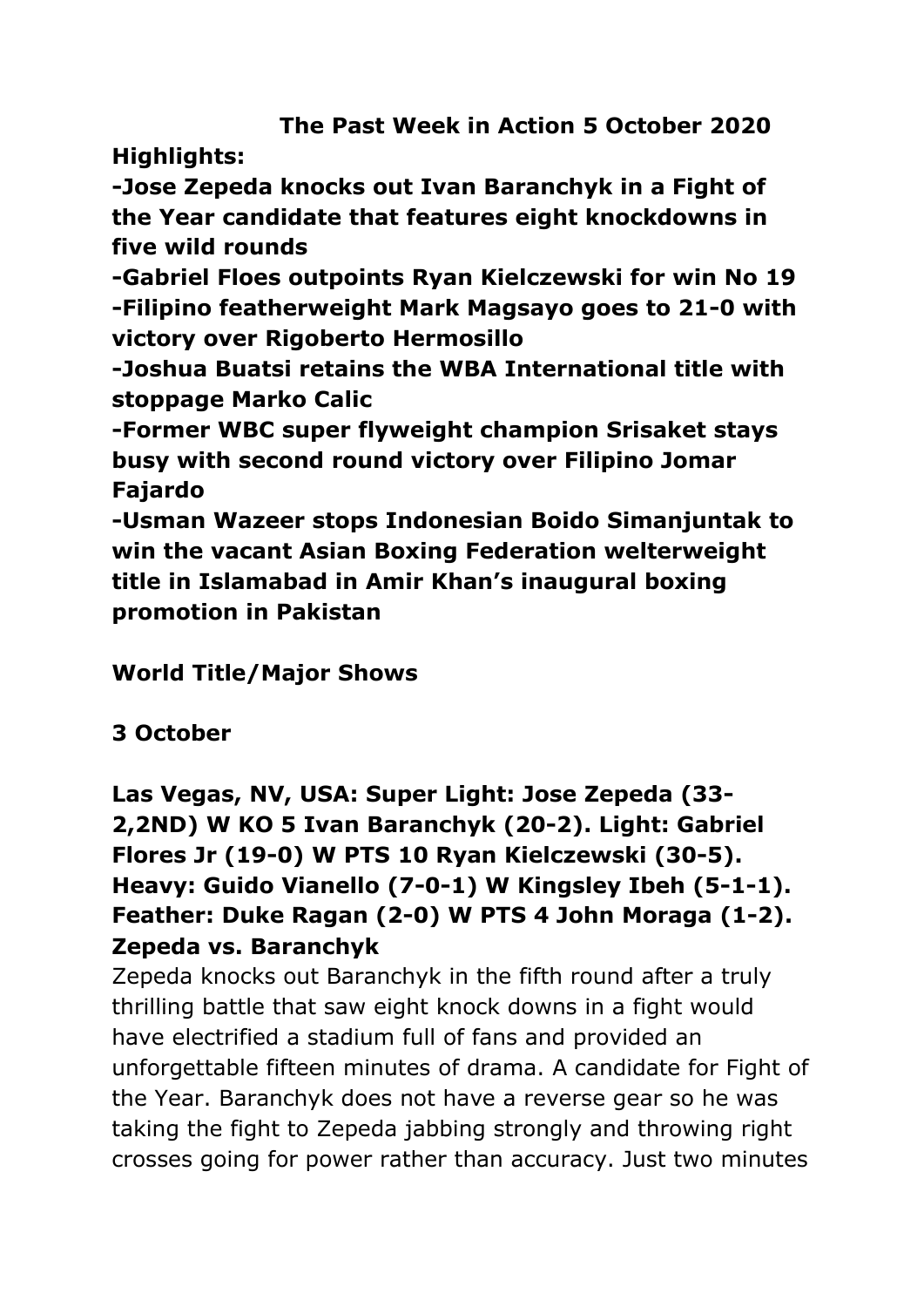into the round he connected with a right that sent Zepeda back off balance and he went down on his haunches. He used his right glove to make sure he did not go all the way down and so was given a count. Zepeda did not look badly hurt but a left hook from Baranchyk put him down again. He was up quickly and the bell went when the eight count was completed. Early fireworks and a great start for Baranchyk with more to come. Baranchyk started the second by throwing a punch so wildly that he lost his balance and had to put his gloves on the canvas but it was not a knockdown. An over-exited Baranchyk was lunging forward swinging with wide punches and a counter left to the head from Zepeda dropped him. When he got up he looked a little shaky. He floundered back as Zepeda followed him landing hooks to the head and this time it was Zepeda who walked onto a counter right and was put down. He was quickly and again did not look in trouble. Only half way through the second and already four knockdowns! Zepeda boxed his way through the rest of the round with Baranchyk still flying in wildly. Zepeda was boxing carefully in the third. It is as well there was no audience as some of Baranchyk's swings would have decapitated the first ten rows. His carelessness saw him wide open and three consecutive lefts from Zepeda dropped him and opened a cut over the Belarus fighter's left eye. After the count Baranchyk was a little more cautious and Zepeda connected with some strong straight lefts. Baranchyk was hounding Zepeda in the fourth driving forward and getting through with some solid shots. Zepeda was looking to counter and just before the end of the round Zepeda landed a strong left hook the put Baranchyk down on his back for knockdown No 6 in the fight. Baranchyk beat the count but he was now showing heavy bruising under both eyes. The bell went to end to round before either could throw another punch. Baranchyk continued his aggression throughout the fifth. Zepeda was finding gaps for powerful counters but as Baranchyk came forward he landed a strong right that sent Zepeda flying back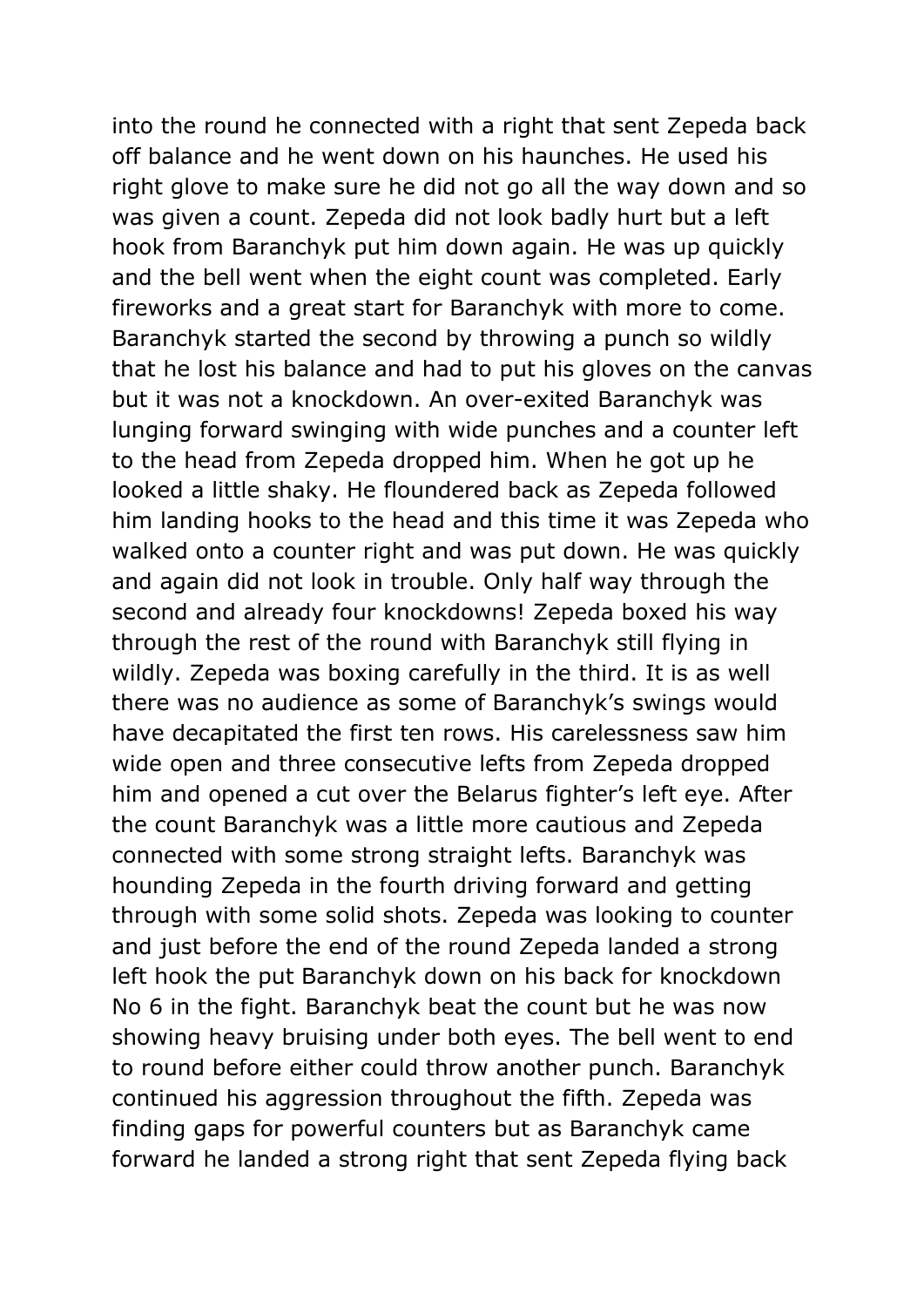into a corner and almost down. The referee decided the ropes had held Zepeda up so he saw it as knockdown No 7 and applied a count. When Baranchyk launched his next attack Zepeda met him with a right to the body and a thumping left to the head that sent Baranchyk to the floor and he was counted out on his back. It was almost five minutes before they lifted Baranchyk to a stool and six before he could stand after such a savage battle. Going into the fight Zepeda was rated No 2 by the WBC 2 and No 3 by the WBO but not in the top 15 by the IBF or WBA. With WBC/WBO champion Jose Carlos Ramirez ordered to face Jack Catterall and Josh Taylor just having successfully defended the IBF and WBA titles- and aiming for a unification fight with Ramirez- Zepeda will have to wait for his title shot until sometime next year. In the mean time he picks up the WBC Silver title with this win. If he does get that title shot he will be hoping for a change of luck having lost to Terry Flanagan for the WBO light title due to a dislocated shoulder and been beaten by Ramirez on a majority decision for the WBC title in February 2019. Former IBF champion Baranchyk had lost his title against Josh Taylor in May last year but in October stopped Gabriel Bracero and was No 4(3) with the IBF. It will take him some time to recover from this punishing contest but he will be back. They weren't needed but at the end of the fourth round all three scorecards had Zepeda in front 37-35. What a pity there was not an audience there to see these two warriors provide such a memorable contest.

#### **Flores vs. Kielczewski**

Imperious boxing display from young Flores as he outboxes experienced Kielczewski all the way. The blistering hand speed of Flores had Kielczewski's face a deep red in the first minute of the fight/ It was all looking too easy until a left hook from Kielczewski sent Flores staggering back to the ropes. He was rocked again by a right but then settled down to cautiously outbox Kielczewski for the rest of the round. After a close second Flores took charge of the fight from the third.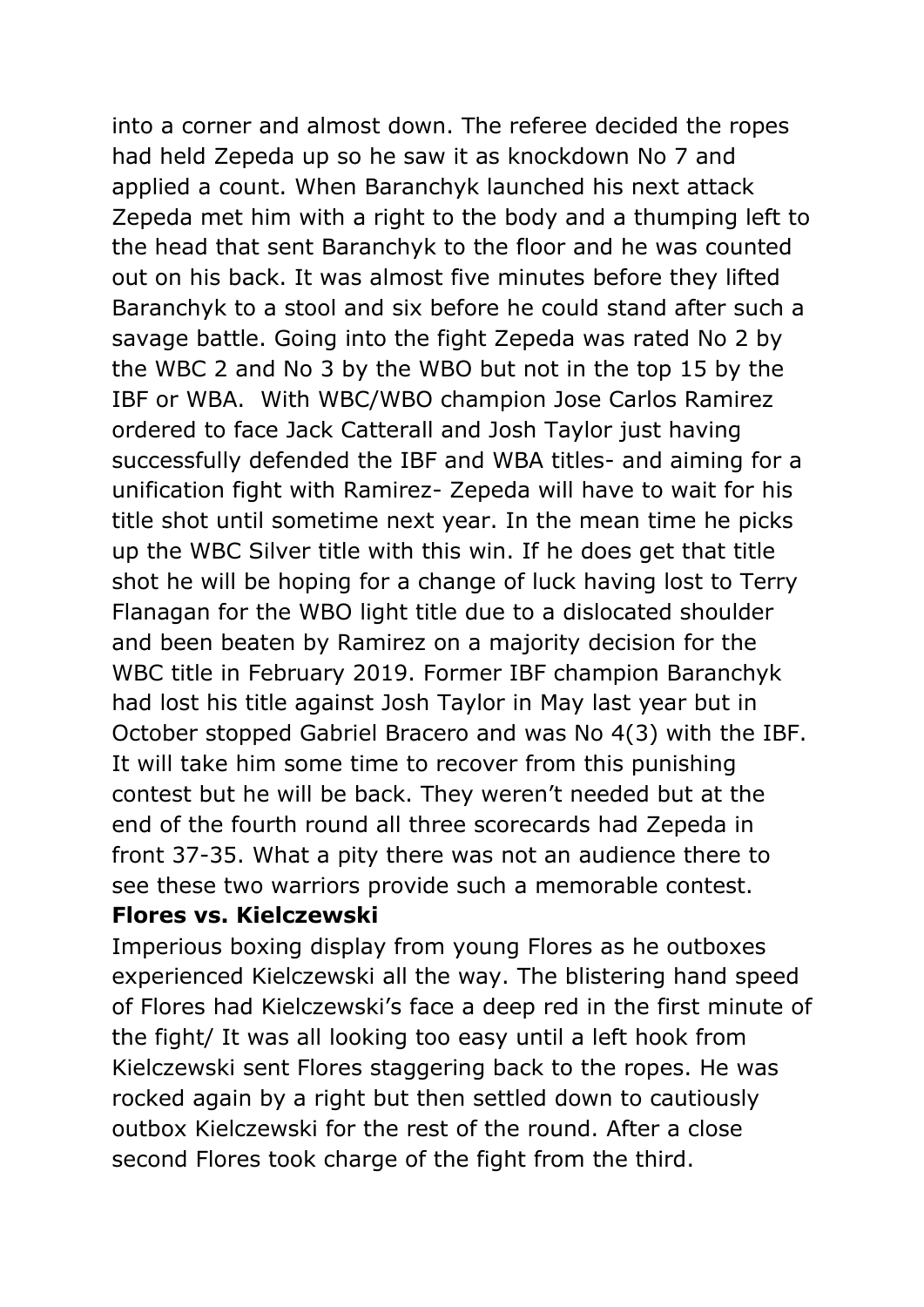Kielczewski had no real answer to the movement or hand speed of Flores who was firing multi-punch combinations to head and body. Kielczewski was trying to walk down Flores but he was just not quick enough to cut off the ring. He ended up just tracking Flores around the ring not letting his punches go and when he did he usually ended up swiping air. Flores ended the fourth with a flourish connecting with a volley of punches and used a range of precise shots to dominate the fifth and rocked Kielczewski with an uppercut in the sixth. The pace dropped in the seventh with the punch output from Flores fading away but he connected with a short left hook that was the best punch in the round. Flores boxed on the back foot throughout the eighth spearing Kielczewski with jabs and short bursts of punches and then changed tactics in the ninth coming forward and slashing Kielczewski with well-timed combinations and connecting with a crunching right cross. Flores eased his way through the tenth getting his punches off first and using speedy footwork to leave Kielczewski always a pace or two behind. Scores 100-90, 99-91 and 98-92. Another sparkling performance from the 20-year-old from Stockton. He has not yet figured in the ratings but must do soon and is aiming for a title fight next year. If there is a concern it is that as the level of his opposition has improved his inside the distance wins have faded away. This is his sixth points win in a row so he may have to sit down on his punches more to find the power he will need against higher quality opposition. Kielczewski "the Polish Prince" has already experienced the difference when the opposition gets tougher. He was 22-0 at the start of his career but losses to Miguel Flores, Frank De Alba and Tommy Coyle have injected some reality into his hopes.

#### **Vianello vs. Ibeh**

Vianello remains undefeated but it was a close thing here as he fought a majority draw against the 38lbs heavier Ibeh. The Phoenix-based Nigeria had early encouragement when Vianello was cut over the left eye in the first round. From there this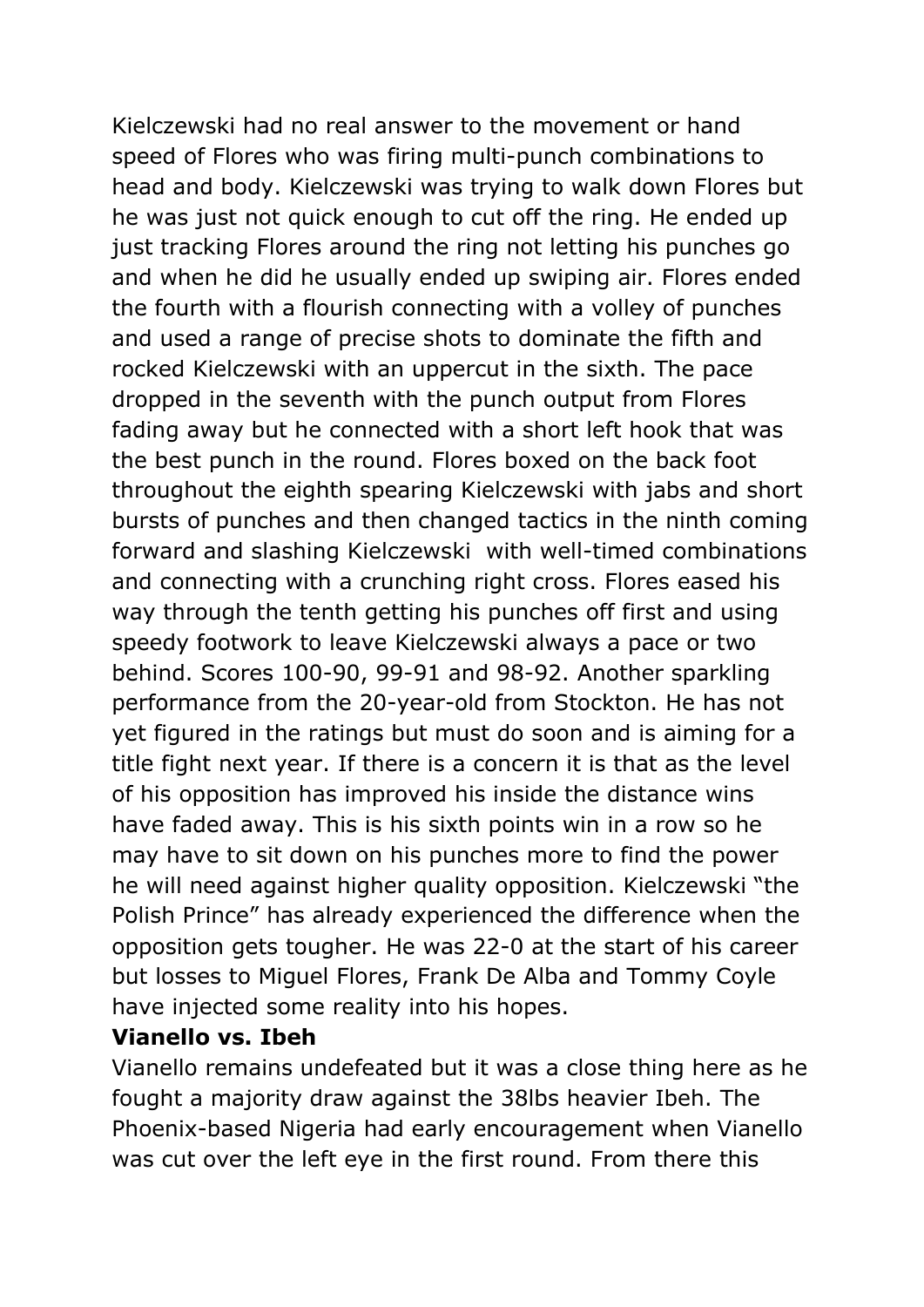developed into a gruelling contest with both fighters showing signs of battle by the end. Vianello just did the cleaner work and probably just deserved the decision but it was close enough for no argument. Scores 57-57 twice and 59-55 for Vianello. A disappointing show by the highly touted Italian prospect. Ibeh had won his last four fights including reversing his only loss.

#### **Ragan vs. Moraga**

Ragan gets in four rounds of work against late substitute Moraga. The hot young prospect was cut by one of many head butts from Moraga but was always in control. Scores 40-36 from the three judges. Ragan's first fight lasted less than two minutes so Moraga, who only took the fight at three days notice, did what he was paid to do.

# **Los Angeles, CA, USA: Feather: Mark Magsayo (21-0) W PTS 10 Rigoberto Hermosillo (11-3-1). Welter: Paul Kroll (8-0) W PTS 10 Lucas Santamaria (11-2-1). Magsayo vs. Hermosillo**

Magsayo, rated one of the best young fighters in the Philippines, take a split decision over Hermosillo. This was a case of power vs. quantity as the busy Hermosillo threw more and landed more but the harder punches from Magsayo impressed two of the judges enough for them to score for him. A punch from Magsayo opened a cut over the right eye of Hermosillo in the first round but it was never really a factor in the fight. Mexican southpaw Hermosillo took the fight to Magsayo early working well to the body but Magsayo was finding the target with heavy rights. Hermosillo shrugged those off and stayed busy continuing to drive forward into hard counters from Magsayo. The fight looked even until the closing rounds. In the ninth a left hook from Magsayo staggered Hermosillo and Magsayo then built on that to also take the last to emerge the winner. Scores were nowhere near in agreement at 100-90 and 96-94 for Magsayo and 96-94 for Hermosillo.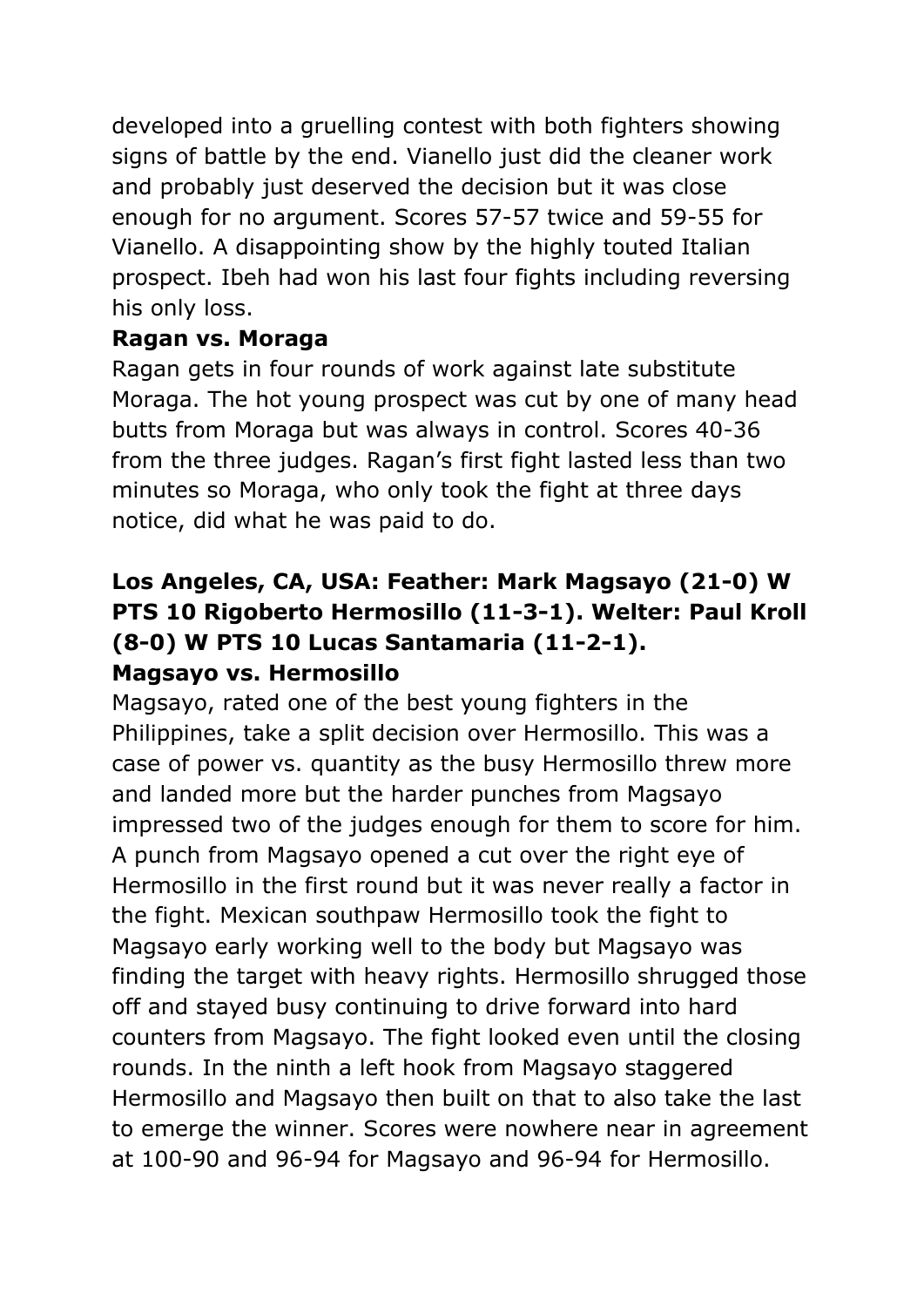Magsayo, 25, the WBC No 4, had not fought since August last year when he outclassed former WBO bantamweight Pungluang so he will be aiming to do better next time out. Third loss in a row for Hermosillo, all against unbeaten fighters.

#### **Kroll vs. Santamaria**

Kroll continues his winning ways with a hard earned points victory over Santamaria. Kroll made a good start but was in trouble in the second when a vicious left to the body almost cut him in half. He retreated in agony and Santamaria tried desperately to end the fight but failed. Kroll recovered and got back in the fight but was having trouble with the busier Santamaria who was constantly switching guards. Kroll's pressure and heavy right hand punching gave him the edge over the later rounds and he came out a clear winner although the scores of 99-91 twice and 96-94 for Kroll looked a little harsh on Santamaria. Philadelphian Kroll, 25, won the US Olympic Trials for Rio but then lost out at the Americas, WSB/APB and World Qualifiers so no trip to Rio. Santamaria was coming off an impressive unanimous decision victory over 22-1 Mykal Fox in August.

# **4 October**

# **Milton Keynes, England: Light Heavy: Joshua Buatsi (13- 0) W TKO 7 Marko Calic (11-1). Middle; Linus Udofia (16- 0) W TKO 9 John Harding (8-2-1). Heavy: Alen Babic (5- 0) W TKO 3 Niall Kennedy 13-2-1). Buatsi vs. Calic**

Buatsi breaks down and halts Calic in seven rounds. Lots of tentative jabs in the first round with Calic also firing overhand rights but not connecting and Buatsi just having the edge. Over the second and third Calic began to find the target regularly with right crosses and Buatsi was under fire for much of those six minutes which gave Calic a lead in the points. Buatsi was throwing more punches over the fourth and in the fifth two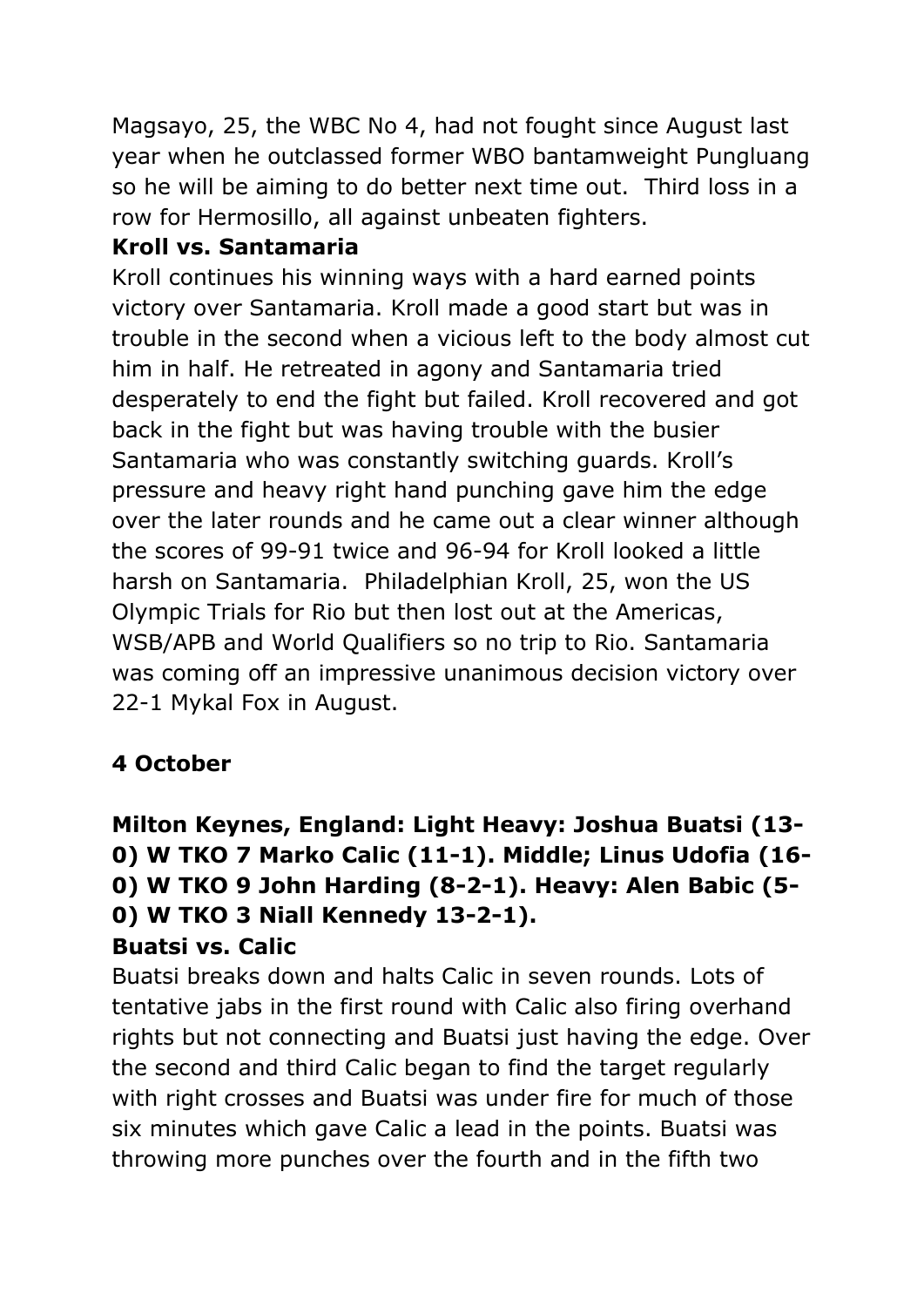huge rights to the head from Buatsi had Calic in deep trouble on the ropes. He almost went down clutching Buatsi and covering up to survive. Calic was still trying his luck with rights in the sixth and fighting in short bursts but he was fading badly and now Buatsi was in control. Calic's work rate dropped and the snap had gone out of his punches. Two heavy rights sent Calic back across the ring at the start of the seventh. More rights saw Calic buckle at the knees and touch the canvas with his gloves. After the count Calic looked very reluctant to continue and as Buatsi pinned him against the ropes the towel was being waived from Calic's corner. Fifth defence of the WBA International title and eleventh win by KO/TKO for the 27-yearold Ghanaian-born Buatsi. He was vulnerable to Calic's rights early but in the end proved too strong for the Croatian. He is rated WBA 2/IBF 3(2)/WBC 12/WBO 14 but that is not necessarily in his best interests. He has yet to face any rated opponent and it is a huge leap from foes such as Ryan Ford and Calic to Artur Beterbiev and Dmitry Bivol. Box Rec has him No 20 in their ratings. He has not fought anyone in the EBU top 20 and yet as No 2 if things went his way he could find himself the mandatory challenger to Beterbiev before he has another fight. Calik's opposition has been strictly low grade but he looked dangerous over the first three rounds before coming apart.

#### **Udofia vs. Harding**

Udofia scores late stoppage victory. Harding used a quick accurate jab to take the first round but then the pressure and some heavy body punches from the stronger Udofia saw Harding falling behind. Udofia continued to dominate the action and Harding began to tire. Harding flared back into life in the eighth and started the ninth well but a right hook put him down. He made it to his feet and looked ready to continue but the referee stopped the fight. British-based Nigerian Udofia retains the English title with his eighth stoppage victory.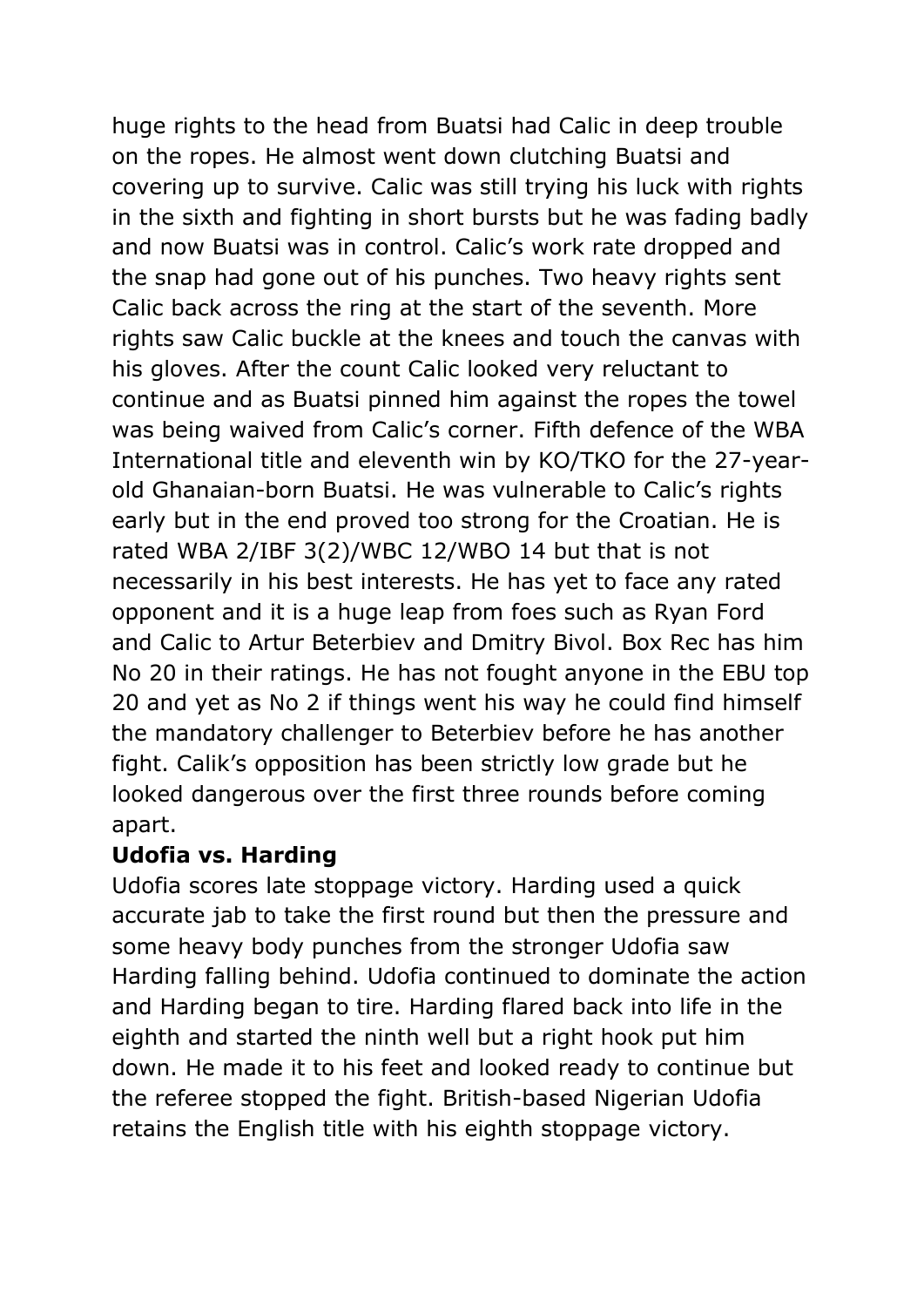Harding was having his second try at the English title having been stopped in eight rounds by Jack Cullen last year.

#### **Babic vs. Kennedy**

Babic saves the night for Croatia as he floors Kennedy on his way to a third round victory. Babic has won all of his fights by KO/TKO taking less than ten rounds to do so. At 6'1" and weighing 199 ¼ he is really a cruiserweight. A bad result for Irishman Kennedy as it is his second inside the distance loss in a row having been halted in five rounds by Devin Vargas in August last year.

# **30 September**

# **South Kirby, England: Super Light: Ohara Davies (22-2) W PTS 10 Tyrone McKenna (21-2-1) . Light Heavy: Serge Michel (11-1) W TKO 4 Liam Conroy18-6-1). Cruiser: Steven Ward (13-1) W PTS 6 Jone Volau (5-6). Davies vs. McKenna**

Davies wins the MTK Golden Contract super lightweight final and lifts McKenna's WBC International title with a majority verdict. As expected Davies was taking the fight to McKenna early with southpaw McKenna boxing on the back foot and countering. Davies connected well with rights over the first two rounds but McKenna was doing some good defensive work and slotting home counters. There was plenty of back and forth action over the fourth and fifth with Davies landing the harder punches. McKenna was on the front foot in the sixth and scoring well but suffered a cut on his right eyelid. Most of the rounds were very close with a just a punch or two making the difference. Davies went down in the ninth but it was a slip and not a knockdown and Davies just did enough in the end to deserve the decision. Scores 96-94 twice for Davies and 95-95. Since losing to Josh Taylor in 2017 Davies has won 7 of his last 8 contests with the loss a close decision against WBO No 1 Jack Catterall. McKenna had also lost a close fight to Catterall and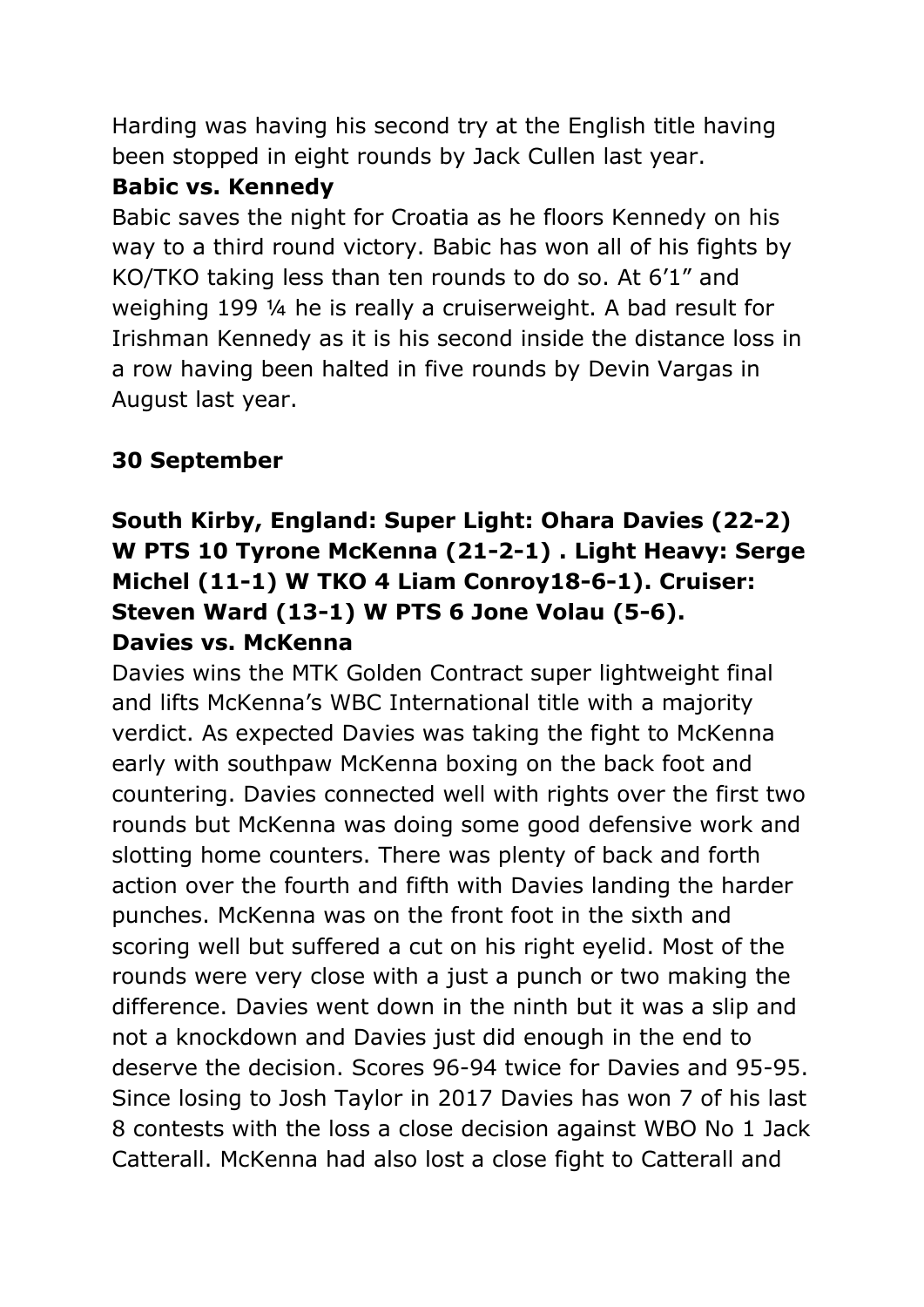then gone on to score five victories but he looked fortunate to get the decision over Mohamed Mimoune if the semi-final of the MTK tournament.

# **Michel vs. Conroy**

Michel earned his place in the MTK light heavyweight tournament final with a stoppage of Conroy. Michel just had the edge in the first two rounds and connected with a right counter late in the third that saw Conroy drop to one knee. He managed to survive but the fourth was painful. Conroy tried to make amends for the count by taking the fight to Michel and as he stormed forward a right to the head floored him heavily. He made it to his feet but when he again tried to rush Michel he was put down by an uppercut and the fight was stopped. Michel "The Bavarian Sniper" was born in Russia but is now a German citizen. He was a top flight amateur beating world rated Tyrone Zeuge and competing at both the World Championships and the 2016 Olympics. He lost on a kayo to Canadian Ryan Ford but won a convincing victory over unbeaten Tommy Philbin in the quarter-finals of the tournament. He will now face Ricards Bolotniks in the final. Former English champion Conroy had lost to Joshua Buatsi and Steven Ward but outpointed Andre Sterling in his quarter-final.

#### **Ward vs. Volau**

Ward starts his rebuilding project with a points win over inexperienced Fijian-born Volau. It looked as though Volau made the better start and took the first round. From there the superior boxing of Ward saw him sweep the remaining rounds. Referee's score was 59-55 for Ward. In the amateur he was a five-time Irish champion and won a silver medal at the Commonwealth Games. Things seemed to be going along nicely when he took a technical decision over Liam Conroy for the WBO European title which landed him a world rating. Unfortunately the roof fell in when he was floored three times and stopped in the first round by Ricards Bolotniks in the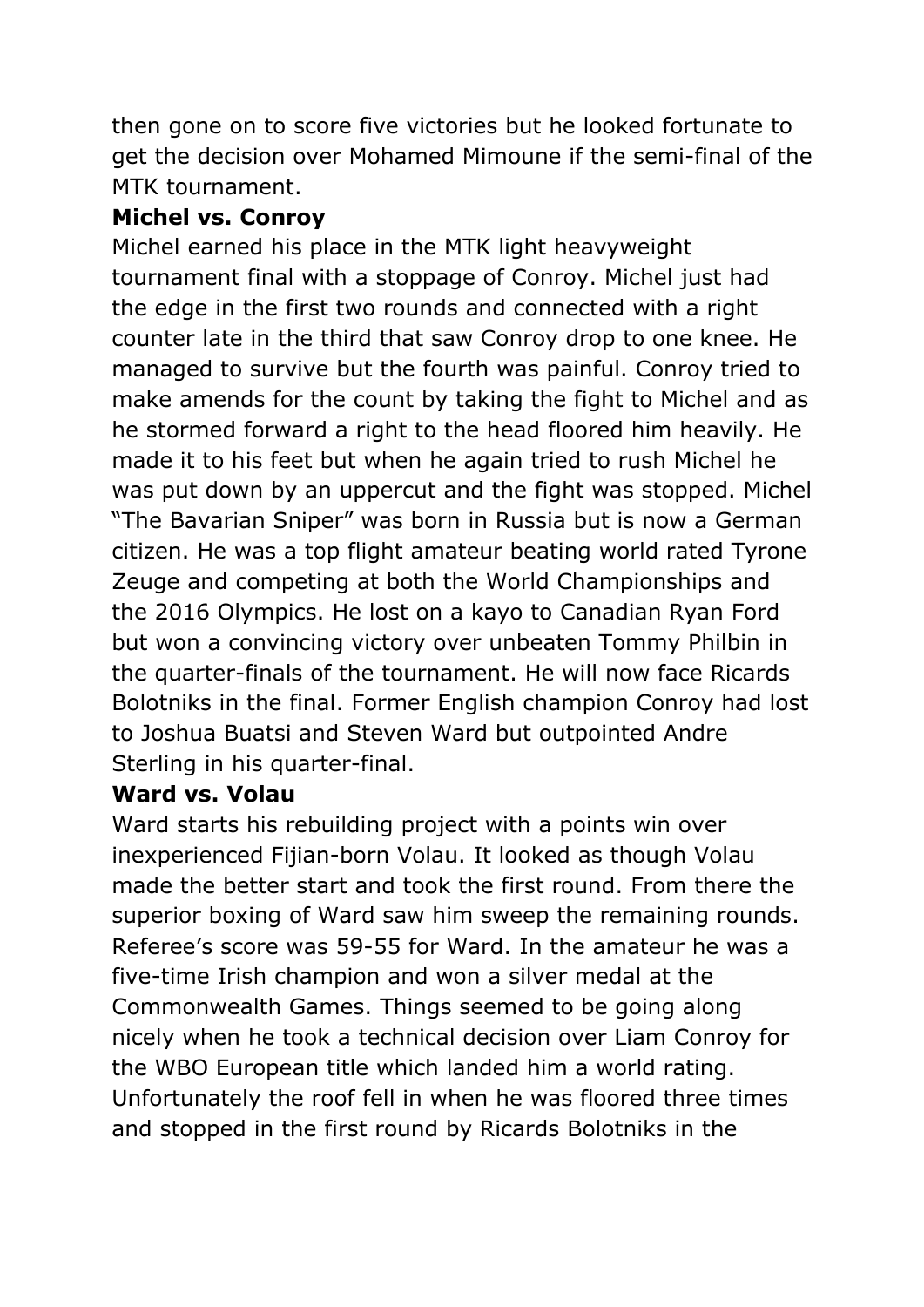quarter-finals of the MTK tournament. At 30 it will be an uphill battle. Fifth loss in a row for Volau.

# **2 October**

# **Tokyo, Japan: Super Feather: Kenichi Ogawa (25-1- 1,1ND) W PTS 10 Kazuhiro Nishitani (21-5-1). Super Fly: Hayate Kaji (15-0) W PTS 8 Hiroki Yajima (9-9-3). Ogawa vs. Nishitani**

Ogawa continues his drive towards another world title shot as he outpoints Nishitani in a war that saw both fighters on the canvas. Ogawa was putting pressure on Nishitani over the first two rounds but a left hook from Nishitani in the third floored Ogawa. He beat the count but was badly shaken and had to clinch to survive. Ogawa rebounded and floored Nishitani with a right in the fourth and then again took control. Nishitani remained dangerous with left hooks and had a good eighth but Ogawa's faster hand speed gave him the edge over the last two rounds. Scores 97-91 for Ogawa on the three cards. Ogawa was briefly a world champion. Back in 2017 he outpointed Tevin Farmer to win the vacant IBF title but both his A sample and his B sample tested positive for a banned substance so his win was changed to a No Decision and he was fined 20% of his \$70,000 purse and banned for a year. Since returning he has scored two wins in low level outings and then his fight in December with Joe Noynay ended in a technical draw. He is No 3 with the IBF but since the No 1 spot is vacant he is effectively the second highest rated fight by them. Nishitani, the Japanese No 3 and a former undefeated Japanese lightweight champion, had won his last six fights.

## **Kaji vs. Yajima**

Japanese prospect Kaji floors a gutsy Yajima twice on the way to a wide unanimous decision. It looked like being an early night when Kaji put Yajima down in the first. Yajima made it to his feet and fought hard enough to win a couple of rounds but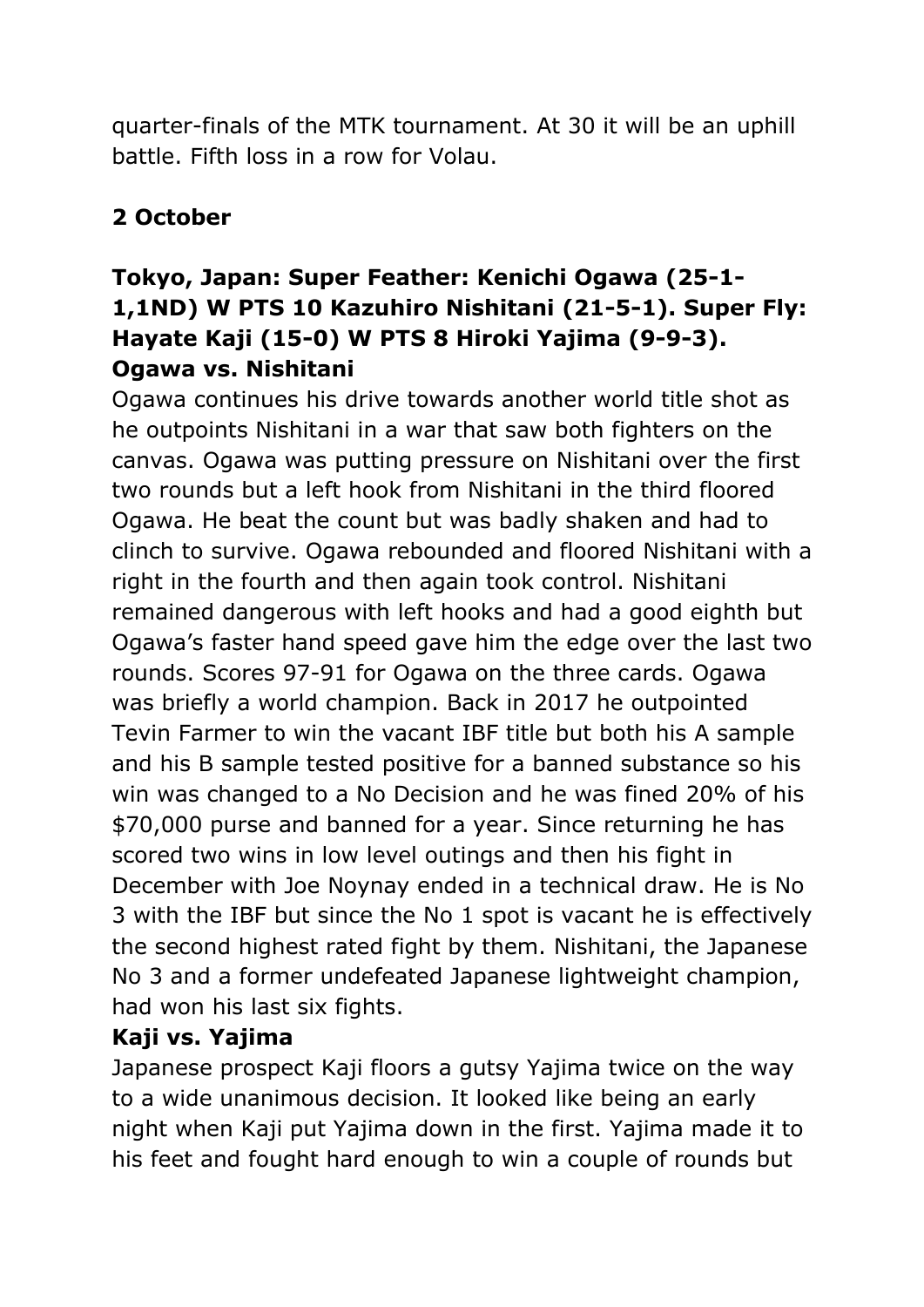was in deep trouble at the end. He was floored again in the seventh and lost a point for holding as he strove to keep his record clear of any inside the distance losses. Scores 78-70 twice and 79-69 for Kaji. The Teiken gym fighter was All-Japan Rookie (newcomer) of the Year in 2015 and is No 2 in the Japanese ratings. Yajima has suffered 4 defeats in his last 5 fights.

**Wielk Kleniz, Poland: Cruiser: Nikodem Jezewski (19-0- 1,1ND) W PTS 10 Marek Prochazka (9-3-1).** Jezewski returns to the ring and collects the vacant Polish International title with a unanimous verdict over Czech Prochazka. Jezewski made his traditional aggressive start mixing his punches well and finding gaps for his body punches. Czech Prochazka showed a sound defence but was unable to put much pressure on Jezewski due to the longer reach of the Pole. The visitor scored well in the eighth and it became apparent that Jezewski had injured his right hand and he used it sparingly over the last two rounds. Scores 99-91 twice and 97-93 for Jezewski. Despite his impressive statistics the 29-year-old Pole has not yet made any real impact. Prochazka, a former Czech title challenger, has yet to lose inside the distance and his defensive work kept that type of loss off his record.

# **Kissimmee, FL, USA: Feather: Dennis Contreras (23-10- 1) W KO 6 Carlos Flores (20-1). Super Feather: Hairon Socarras (23-1-3) W TKO 3 Julio Buitrago (13-24,2ND). Contreras vs. Flores**

In a clash of two Mexicans Contreras shows how misleading records can be as he knocks out previously unbeaten Flores in six rounds. Contreras went after Flores from the outset and Flores was forced onto the back foot. He showed some neat movement and quick, accurate punches to outscore Contreras in the second and third but no real power and just could not halt the forward march of Contreras. From the fourth it was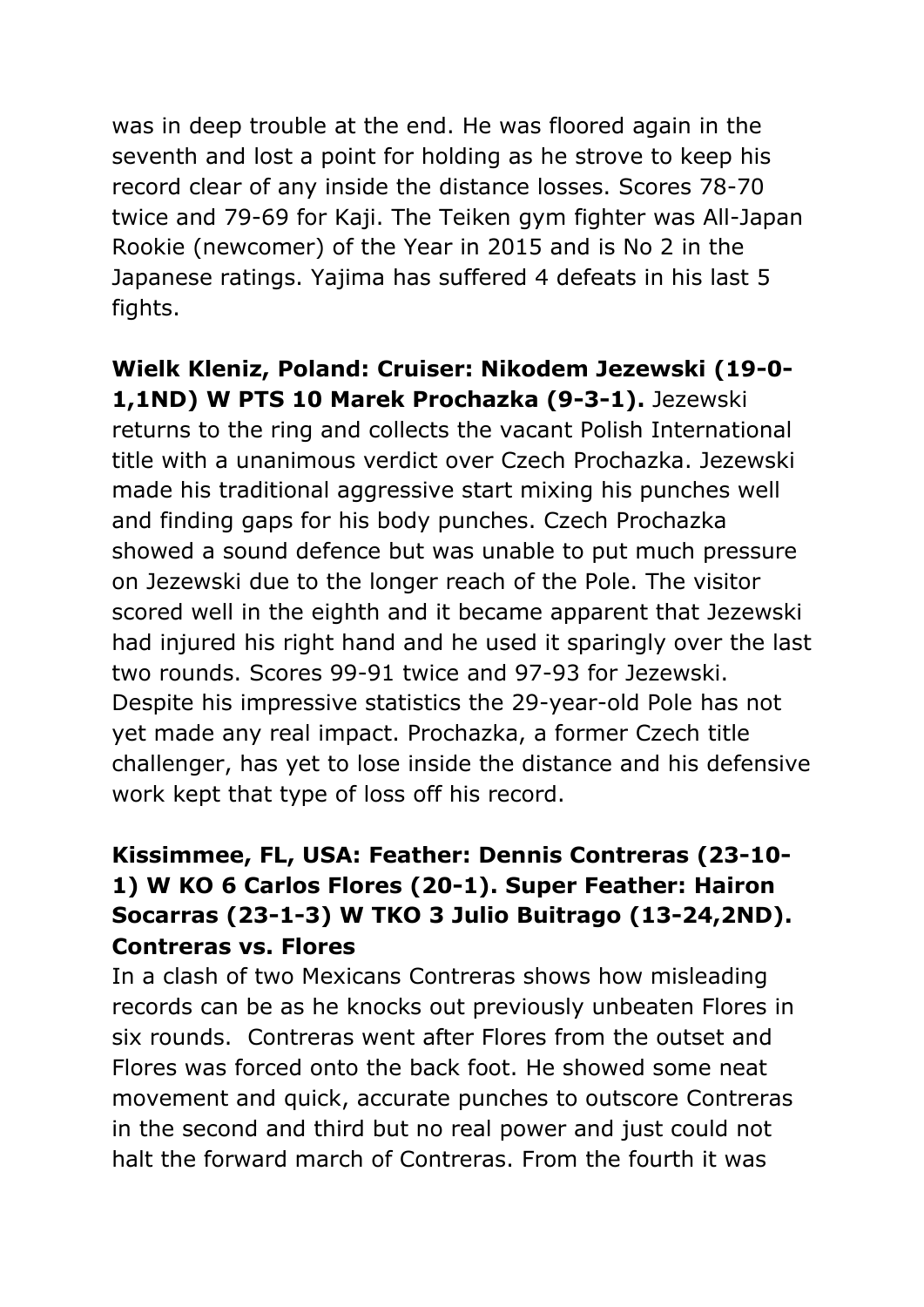man against boy as Contreras relentlessly walked through the punches from Flores connecting with hard shots to head and body. He bombarded Flores with head punches late in the fifth with only the bell saving Flores. He then ended it in dramatic fashion in the sixth. A huge left uppercut followed by a right to the chin sent Flores to the canvas and he was counted out. Contreras retains the WBA Fedecentro belt after having turned his career around. A run of 1-8-1 in 10 fights saw him considered as guy on his way to nowhere. However in his last three fights he has defeated unbeaten 12-0 Fernando Garcia, stopped 20-2-1 Belmar Preciado and now the 20-0 Flores so combined records of 52-2-1. Flores, 20, has a heavily padded record with 13 of his victims never having won a fight and all the others having negative records.

#### **Socarras vs. Buitrago**

Socarras given an easy task as he starts to rebuild after his first pro loss. After three one-sided rounds Buitrago's team threw in the towel pulling their man out. Cuban Socarras gets his fifteenth win by KO/TKO. He was brought down to earth when he clashed with Ryan Walsh in October last year in England being halted in nine rounds. Poor Nicaraguan Buitrago has won just 2 of his last 22 fights and to make matters worse he turned pro as a minimumweight so has put on 26lbs since those days.

# **3 October**

### **Brussels, Belgium: Light Heavy: Oscar Ahlin (19-2) W TKO 2 Achilles Szabo (25-25). Super Welter: Nabil Messaoudi (1-0) W KO 1 Samuil Dimitrov (2-10-1). Ahlin vs. Szabo**

Ahlin overwhelms a poor Szabo for a second round stoppage victory. With Szabo's record this was never going to last long and Ahlen nearly ended it with a knockdown in the first. Szabo made it to the bell but was put down three more times in the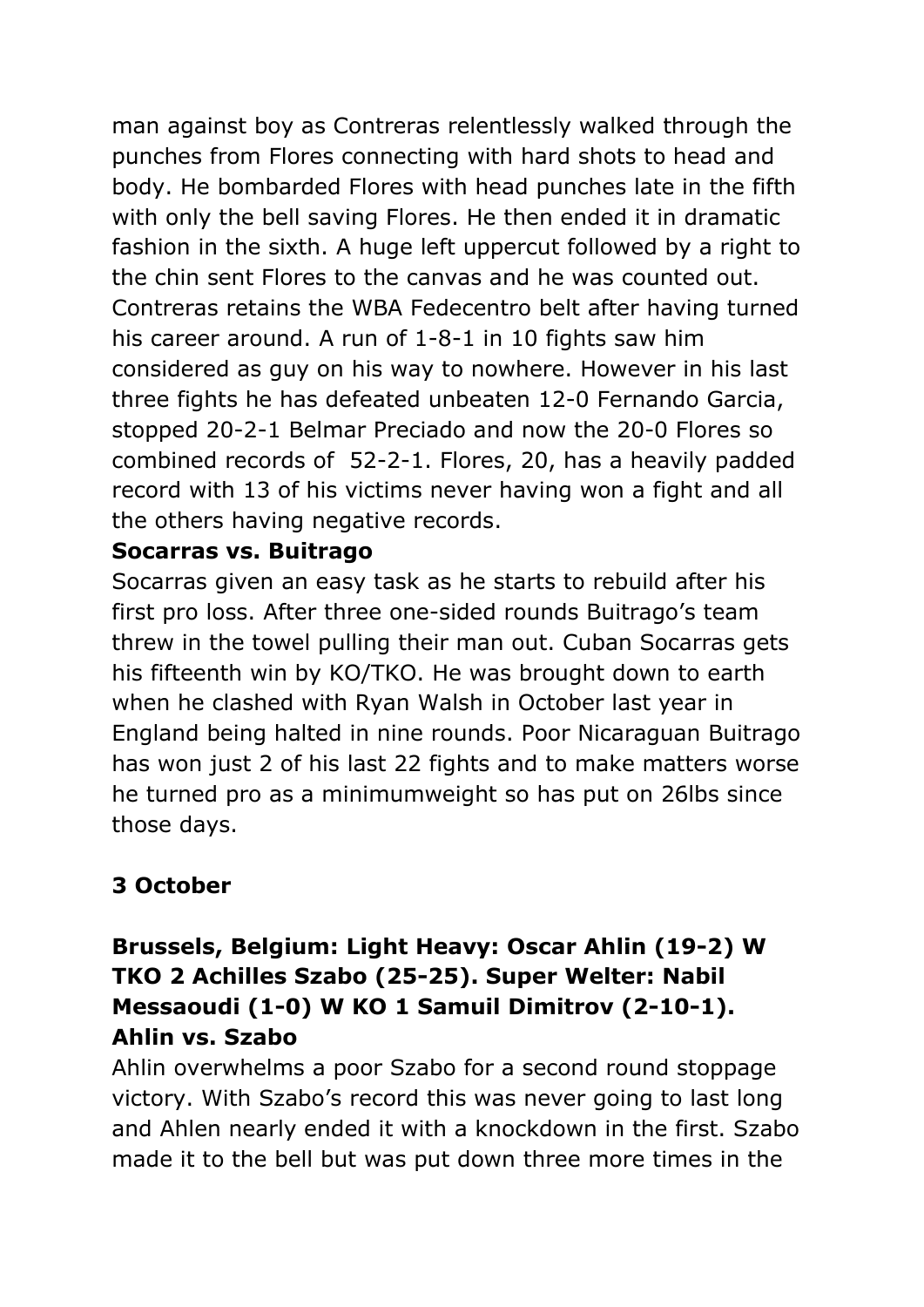second and the fight was stopped. The 30-year-old Swedish "Golden Boy" now has 17 inside the distance wins but his opposition has been mainly sub-standard and losses to Bernard Donfack and Patrick Mendy puts his record into context. Hungarian Szabo suffers loss No 13 by KO/TKO and his sixth defeat in his last seven fights.

# **Messaoudi vs. Dimitrov**

Former top amateur Messaoudi makes his first professional bout a brief one as he uses just one left hook to put Bulgarian Dimitrov down and out in the opening round. All over in 30 seconds including the count. The 22-year-old 5'10" Messaoudi represented Belgium at both the European Under-22 championships and the European Championships. Seventh loss by KO/TKO for 21-year-old Dimitrov. He is a southpaw but when you are only around for 30 seconds that counts for nothing.

# **Plovdiv, Romania: Heavy: Bogdan Dinu (20-2) W KO2 Frank Bluemle (16-9-2). Super Welter: Yosif Panov (18- 3) W TKO 6 Moussa Gary (10-3-2).**

6

# **Dinu vs. Bluemle**

Another easy win for Dinu as he floors German Bluemle twice the second time for a count out. Dinu was just too big for the German who did not put up much of a fight. The 34-year-old 6'5" Romanian won his first 18 fights before getting too ambitious and paying for it with inside the distance losses to Jarrell Miller and Kubrat Pulev. Bluemle way down the hill with seven quick defeats in his last nine fights.

# **Panov vs. Gary**

"Viper" Panov extends his winning run to sixteen with victory over Gary. The fight went longer than expected but it ended in the sixth when a booming straight right floored Gary. He scrambled around trying to rise but the towel came in from his corner and the count was stopped. After three early losses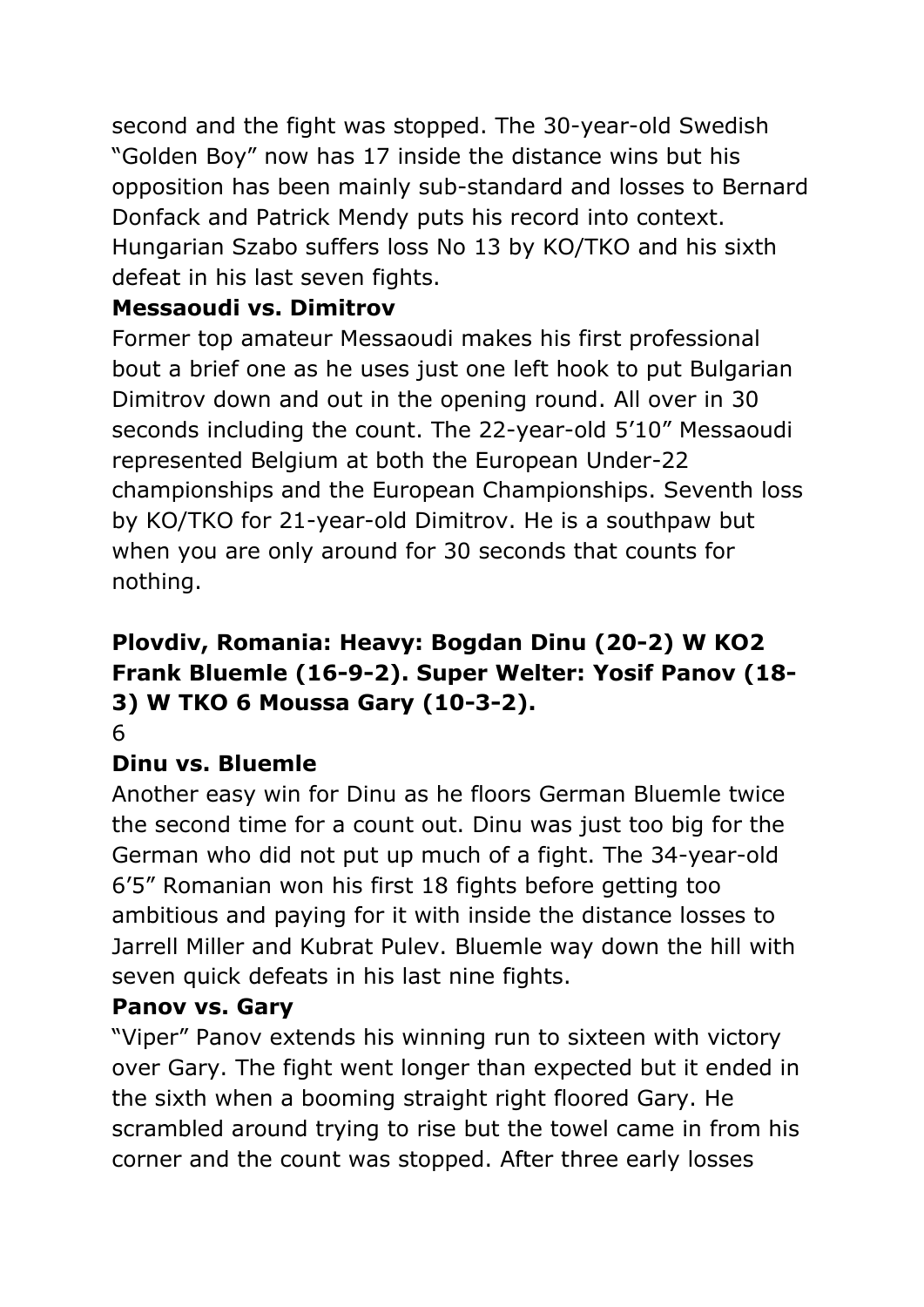when fighting in Scotland the 24-year-old Bulgarian has stuck to non-threatening opposition mainly in Bulgaria. Frenchman Gary was 9-0-2 at the start of his career but is 1-3 since then with this being his first loss by KO/TKO.

# **Tokyo, Japan: Super Welter: Hironobu Matsunaga (17-1) W TKO 7 W Yuto Shimizu (14-5-2).Super Bantam: Ryohei Takahashi (19-4-1) W PTS 8 Kyohei Endo (3-4). Matsunaga vs. Shimizu**

Matsunaga holds on to the national title with stoppage of Shimizu. Although Shimizu had height and reach over Matsunaga he just could not cope with the aggression of the champion who was getting inside and connecting with southpaw right hooks. Although Shimizu found the target with straight rights by the fifth he was bleeding heavily from the nose and was down 50-45, 49-45 and 48-47 on the cards. Matsunaga continued to score heavily in the sixth and opened a cut over Shimizu's left eye in the seventh. Shimizu had nothing left and a series of punches from Matsunaga brought the referee's intervention. Tenth win in a row for Matsunaga and his eleventh win by KO/TKO. He was making the second defence of the title. He overcame an orbital fracture under his left eye and a detached retina before finally winning the Japanese title in May last years. First inside the distance loss for Shimizu, the Japanese No 1, who was having his second shot at the title.

#### **Takahashi vs. Endo**

Former IBF title challenger Takahashi gets a win but has to climb off the canvas. They fought on fairly even terms over the first two rounds but Takahashi put Endo down with a left hook in the third. He also took the fourth and fifth. Endo knocked Takahashi down in the sixth but Takahashi recovered and over the last two rounds although under pressure his better skills made him a clear winner. Scores 77-74 from each judge for Takahashi. He gets his third win since being stopped in eleven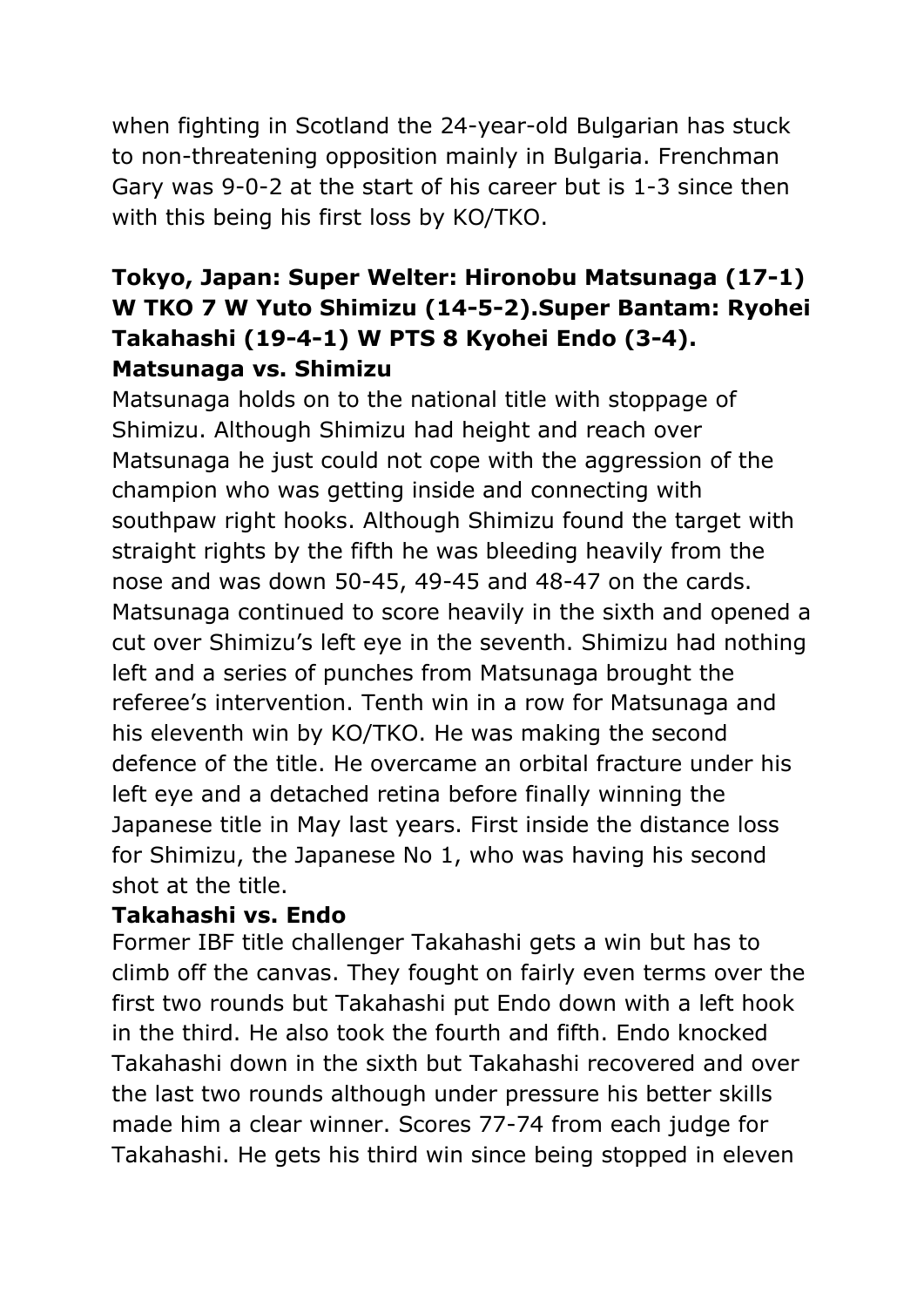rounds by JT Doheny in a challenge for the IBF title. The inexperienced Endo did well to last the distance.

### **Islamabad, Pakistan: Welter: Usman Wazeer (4-0) W TKO 4 Boido Simanjuntak (24-55-3).**

Big event but a poor fight on Amir Khan's first promotion in Pakistan as local fighter Wazeer stops veteran Indonesian loser Simanjuntak in the fourth round. This was a slow paced fight with young Wazeer boxing behind his jab and putting together some combinations with Simanjuntak only really going through the motions. Simanjuntak traded punches occasionally but body punches from Wazeer had him hurt in the third. In the fourth it was clear that Simanjuntak had finished for the night and he stood against the ropes allowing Wazeer to throw punches to head and body without reply and then slumped to the canvas with the referee immediately stopping the fight. The Abu Dhabi-based "Asian Boy" Wazeer, 20 wins the vacant Asian Boxing Federation title. Difficult to make any judgement on him as his previous experience consists of three four round fights, one in Dubai and two in the Philippines and Simanjuntak was no sort of test. Obviously the hope is that Amir Khan promoting there will build more local fighters but the pro sport could hardly even be described as grass roots there. Simanjuntak was as careful a choice as you could get. The 36-year-old Indonesian southpaw has lost inside the distance 24 times and is now 1-21-1 in his last 23 fights.

# **Bang Phun, Thailand: Bantam: Srisaket (49-5-1) W TKO 2 Jomar Fajardo (17-18-2).Light: Apichet (7-0) W PTS 8 Musheg Adolan (7-2).**

#### **Srisaket vs. Fajardo**

Former WBC super fly champion Srisaket (Wisaksil Wangek) wins his second fight since boxing resumed in Thailand. His opponent Filipino Jomar Fajardo showed courage beyond the call of duty as he took serious punishment before his team pulled him out during the second round. Fajardo was trapped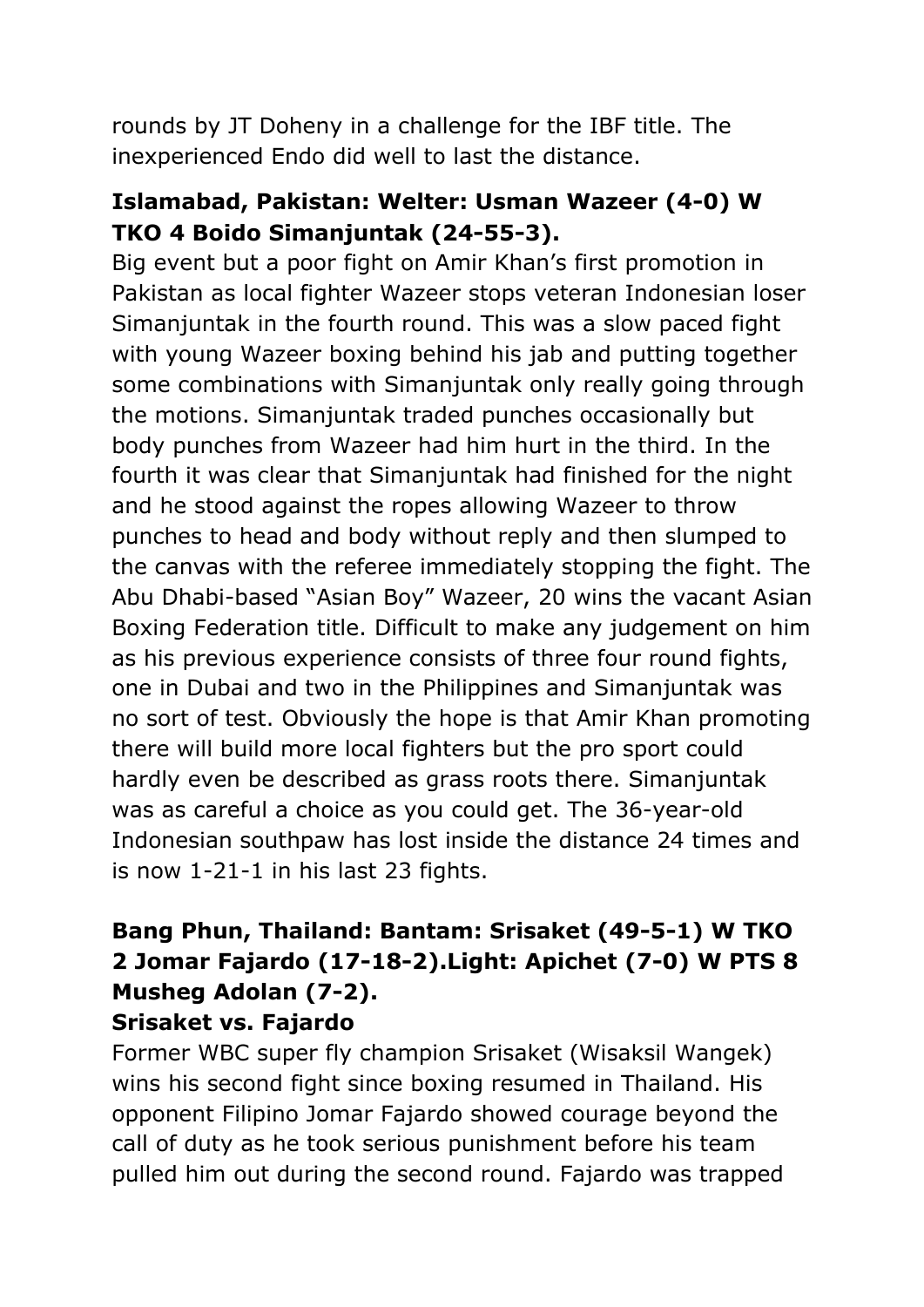on the ropes and being battered by hooks and uppercuts with the referee showing no sign of stopping the pounding until Fajardo's second climbed in the ring. The Thai had a real struggle before getting the decision over Amnat Ruenroeng in August but looked sharp here. He is 1-1 in two battles with WBC champion Juan Francisco Estrada and as he is No 1 with the WBC he must be in line for a third fight next year. Fajardo much too brave. He is now 2-7 in his nine most recent contests with sixth of the seven losses by KO/TKO.

#### **Apichet vs. Adolan**

Apichet remains unbeaten as he takes a majority verdict over Adolan but looks very lucky to do so. Apichet had to survive two counts, one in the second and one in the third to take the decision. Scores 76-74 twice for Apichet and 75-75. He remains WBC Asian Boxing Council champion. Third time Apichet has been lucky to stay unbeaten having twice scored very narrow victories over former WBA and WBO title challenger Chonlatarn. Adolan, an Armenian-born Thai-based Russian, is a former Muay Thai boxing trainer and had won his last seven fights by KO/TKO.

**Fight of the week** (Significance) Jose Zepeda vs. Ivan Baranchyk which puts Zepeda in line for a title shot **Fight of the week** (Entertainment) Jose Zepeda vs. Ivan Baranchyk= 8 knock downs!

**Fighter of the week**: Jose Zepeda for coming off the canvas four times to beat Baranchyk

**Punch of the week**: The left from Zepeda that scored the eighth knockdown and ended his war with Baranchyk

**Upset of the week**: Mild upset as Dennis Contreras stops 20- 0 Carlos Flores and Kingsley Ibeh fight to a draw with prospect Guido Vianello

**Prospect watch**: No special one this week

#### **Observations**